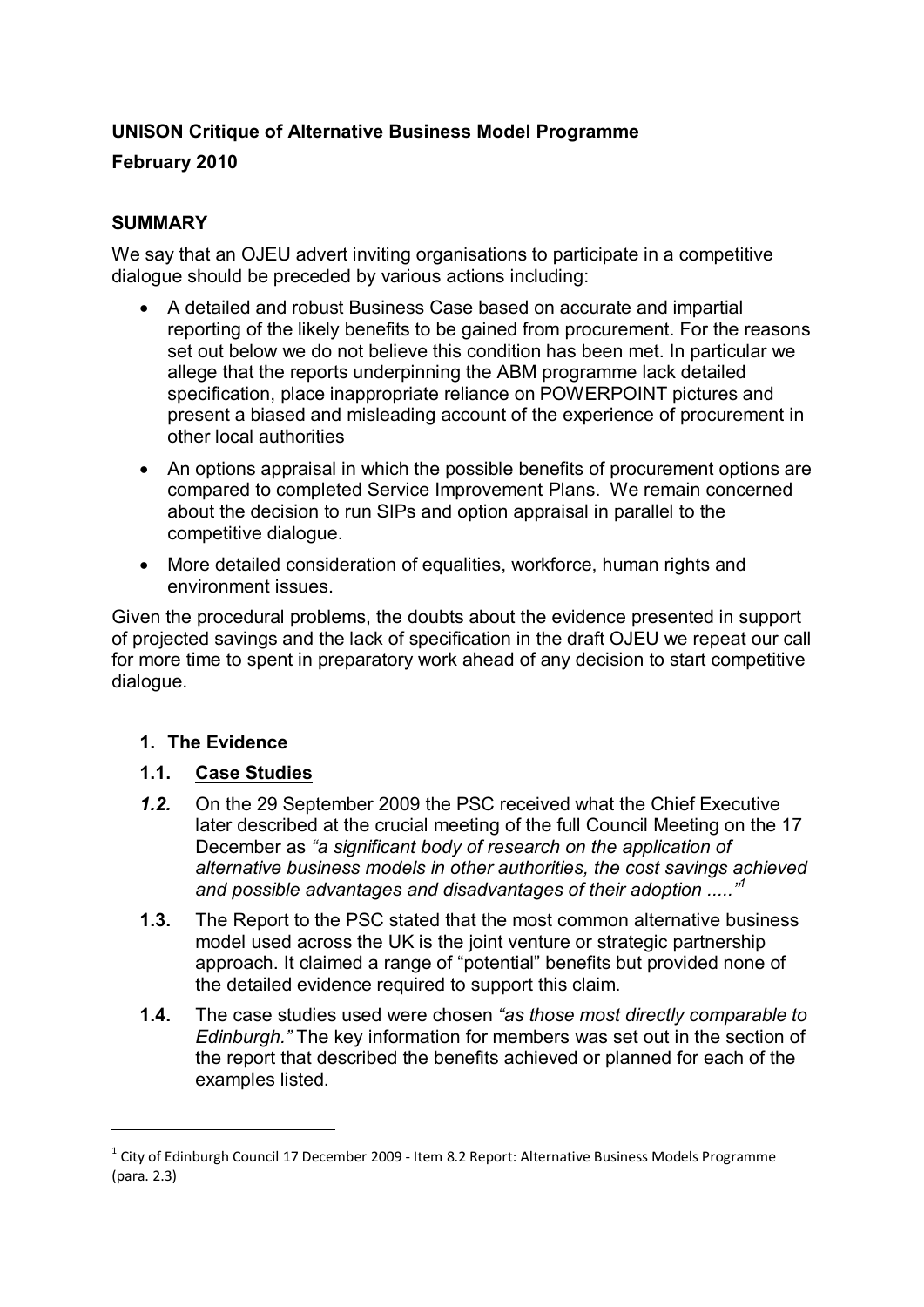- **1.5.** Few of the authorities cited can be described as "comparable" to Edinburgh, but more importantly in the majority of the eighteen contracts listed in the report there is no evidence of any benefits being achieved. A brief response to the case study examples provided is set out below:
- **1.5.1. Bedfordshire County Council**  the report fails to mention that the Bedfordshire County Council terminated its £250m contract with HBS as a result of poor performance after just 4 years. The Council paid HBS compensation of £6.75m. Over 500 staff were transferred back to the Council in 2005 following termination of the Strategic Partnership. The contract was dogged by complaints of poor performance and the Council made it clear that it had ended the agreement in order to "improve quality and performance and work towards our goal of excellence".

It is ironic that the HBS / Bedfordshire CC Strategic Partnership was originally a Pathfinder and was hailed as a model that was delivering on 99% of its KPIs

**1.5.2. Liverpool City Council** – the report fails to mention any of the recent problems with the Liverpool Direct (LDL) contract run by BT. In 2009 the Council revealed that it has not been paid a penny in profit from the flagship IT and call handling joint venture set up over eight years ago. The Council also recently revealed that it had spent over £223,000 with consultants investigating the LDL contract for more than a year. A probe of the contract was launched in 2008 after an external report described bills for the LDL deal as "opaque" and "lacking transparency". A Council report claims that Liverpool Direct has failed to provide "timely and accurate financial information" despite agreeing to do so. According to local press reports the Council and BT also seem unable to agree how much investment the City has made in a contract that costs £78m a year.

There is also a complete absence of performance information and data for the Liverpool City Council Joint Venture with Enterprise (the second contract cited in the report). There are claims of "greatly improved service" ..... "excellent systems" ..... "improved management of risk" .... "significant investment" but none of these are sourced or independently verified.

- **1.5.3. Birmingham City Council** the report to members simply refers to a target saving of £1bn over 10 years but provides no information whatsoever on the performance of the contract and whether the savings are being achieved. Recent reports indicate that as much as £12m of savings from the Birmingham Transformation Programme for this financial year are at substantial risk of not being achieved. Some estimates put the figure higher.
- **1.5.4. Sheffield City Council** the seven year contract commenced just 12 months ago (January 2009) and there is no independent, verifiable performance data available. However there is evidence of slippage (in the Council's MEC programme) which could have a significant impact on the savings anticipated.
- **1.5.5. South Tyneside Borough** is the smallest metropolitan borough in England so it hard to see how it can be described as "comparable with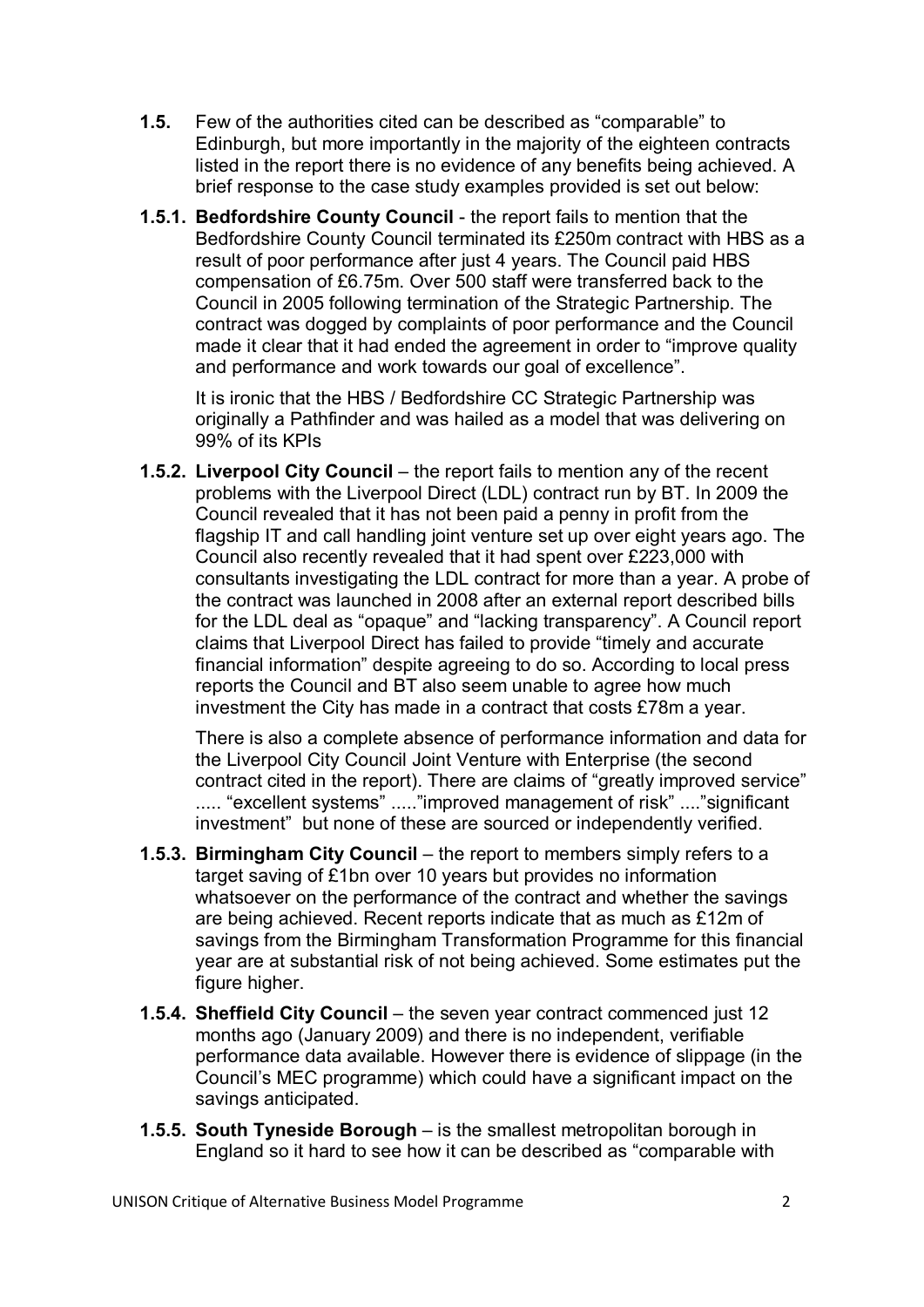Edinburgh". The 10 year SSDP with BT commenced in October 2008 and one of its principal targets was to create 750 jobs over the 10 years of the contract, with 250 created by the end of year one. It fell well short of its target in year one, creating just 146 jobs.

- **1.5.6. Essex County Council** the contract was awarded to IBM in December 2009 and there is unlikely to be any verifiable performance data for some time.
- **1.5.7. Somerset County Council** known as South West One (SW1) this JV was established in 2007 by the County Council, Taunton Deane District Council, Avon & Somerset Police, and IBM. The 10 year contract worth £585m has attracted considerable publicity and criticism. There have been multiple problems with the implementation of SAP.

Although over 30 public bodies in the regions signed the framework agreement in 2007 none have so far used it to obtain services from SW1.

In 2009 SW1 was criticised by the then Conservative opposition on the County Council and the local MP as "shambolic" and "secretive". In 2009 one of the architects of SW1, Alan Jones the County Council's Chief Executive, who was locked in a series of rows with the Council opposition and the local MP, left his post following criticism of the role he played. And in November Richard Jones the Chief Executive of South West One also announced that he was stepping down.

In 2009 SW1 was fined for the late filing of its accounts, and in November announced a pre tax loss of £2.5m. The same month the new County Council leader said he wanted an enquiry into the deal signed by his predecessor. And recently there have been complaints from police officers employed by the Avon & Somerset Constabulary that IBMs SAP system introduced as part of SW1 is not fit for purpose and is causing time to be wasted that could be better spent on the street policing communities.

- **1.5.8. Bridgend, Merthyr, Tdfil, and Rhondda Cynon Taf Borough Councils** – this is a 15 year consultancy contract worth £75m. It is also hard to see how these authorities can be described as "directly comparable to Edinburgh". This is a small joint venture that was only established in October 2008. It aims to achieve significant savings and is "expected" to create 130 new jobs over the next five years but there is no verifiable data available
- **1.5.9. Sefton Council** the Council awarded two contracts with effect from October 2008 and only limited performance data is available. However the Council faces a £25m deficit and the promised 500 new jobs have not yet materialised.

Capita Symonds – SSDP (10 years) Property and Highways Services

Arato Government Services – a 10 years contract to deliver Corporate & Transactional Services. Any profits from the contract will be shared by Arvato (80%) and East Riding Council (20%) – see below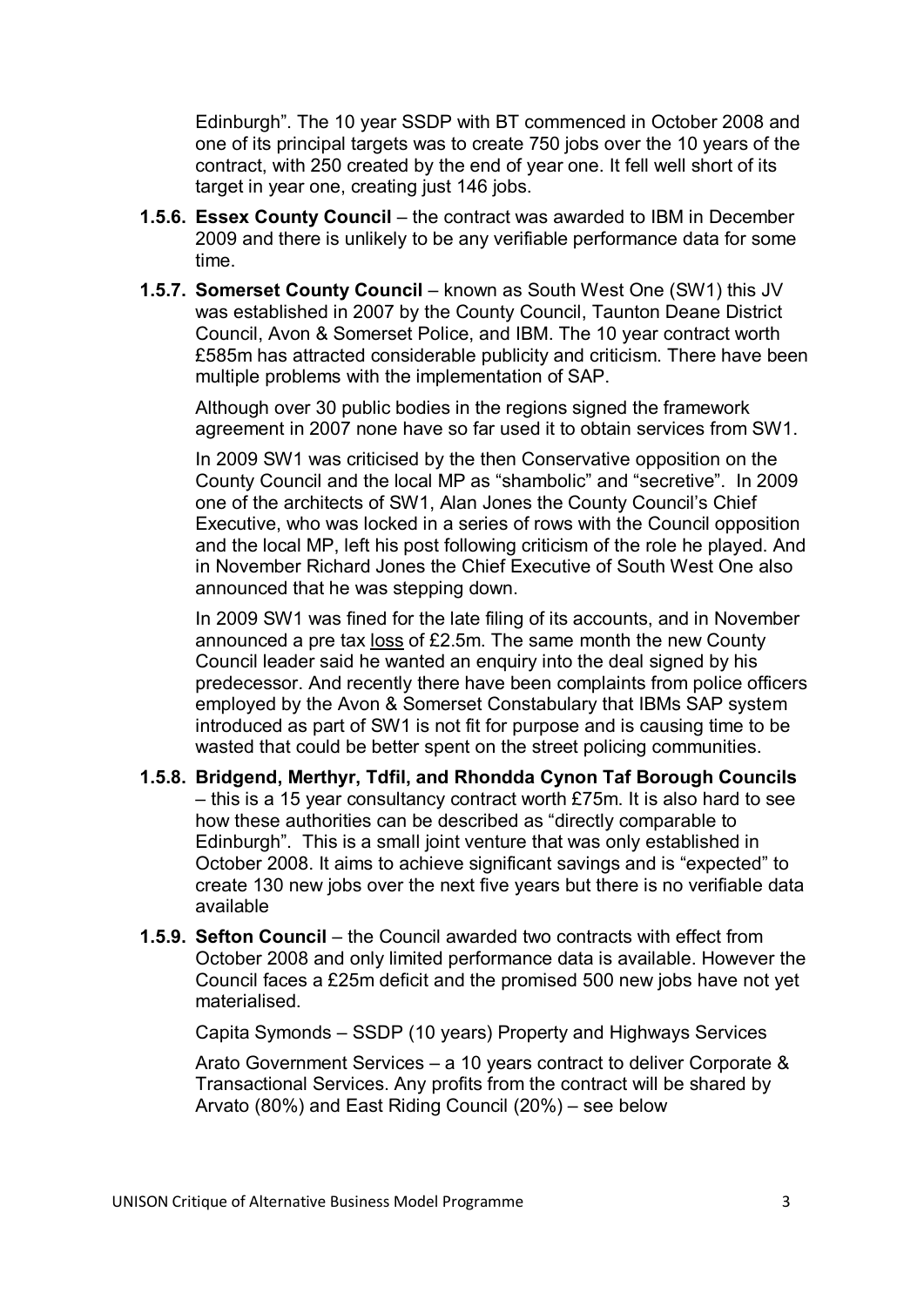**1.5.10. Barrow-in-Furness Council –** originally signed in 1994 the contract with Liberata has been extended to 2018. The report to members fails to mention that the Audit Commission gave the Council's Benefits Service the lowest possible rating when it was last inspected in 2009. In a damning report the service provided by Liberata was criticised for failing to deal promptly with claims; overall performance was falling behind that of other councils; the service was not designed around customer needs; has high comparative costs; and that the extension to the contract in 2005 was not subject to open competition nor supported by a robust business case and could not demonstrate value for money. The Audit Commission concluded that there had been no track record of improvement in the service over the past three years.

*"The benefits service at Barrow-in-Furness is poor with poor prospects for improvement.The contract to deliver the Service has resulted in the creation of new jobs to the area but this is clouding some key performance issues in the Service and is a barrier to future improvement.* 

### *Audit Commission Report: February 2009*

- **1.5.11. Redcar & Cleveland Council** a 10 year Strategic Partnership for corporate and transactional services which was awarded in 2003 was terminated in 2006 and the services were returned back in-house. This decision followed a review that concluded that the contractor, Liberata was unable to achieve the cost savings required.
- **1.5.12. East Riding of Yorkshire** entered into a 10 year SSDP with Arvato for a range of corporate and transactional services in 2005. The PSC report to elected members' claims *"All performance targets met or exceeded since the partnership commenced."* However in 2009 the company admitted that it had failed to hit its target to create 600 new full time jobs in the area within three years. It actually created just 176 jobs by the target date and as a result faced financial penalties. Although the size of penalties was not disclosed they are believed to be relatively small.

Verifiable performance figures for the contract have been difficult to obtain. In July 2009 the Council's Greater Prosperity Scrutiny Committee questioned the Arvato Director on the economic benefits of the SSDP. The Committee asked for further information on the company's performance and financial information but was told that this was outside its remit.

In 2008 the JVC won the contract to run Sefton Council's corporate and transactional services (see above) and East Riding Council will receive 20% of any profits.

**1.5.13. Glasgow City Council –** in 2008 entered into a 10 year £265m contract with Serco to deliver ICT and property services and to support service transformation. Jointly formed a LLP (ACCESS) to deliver target savings of £70m. It is too early to assess performance although the project has failed to win any contracts with other public service organisations and this will impact on the promised new jobs and any projected savings.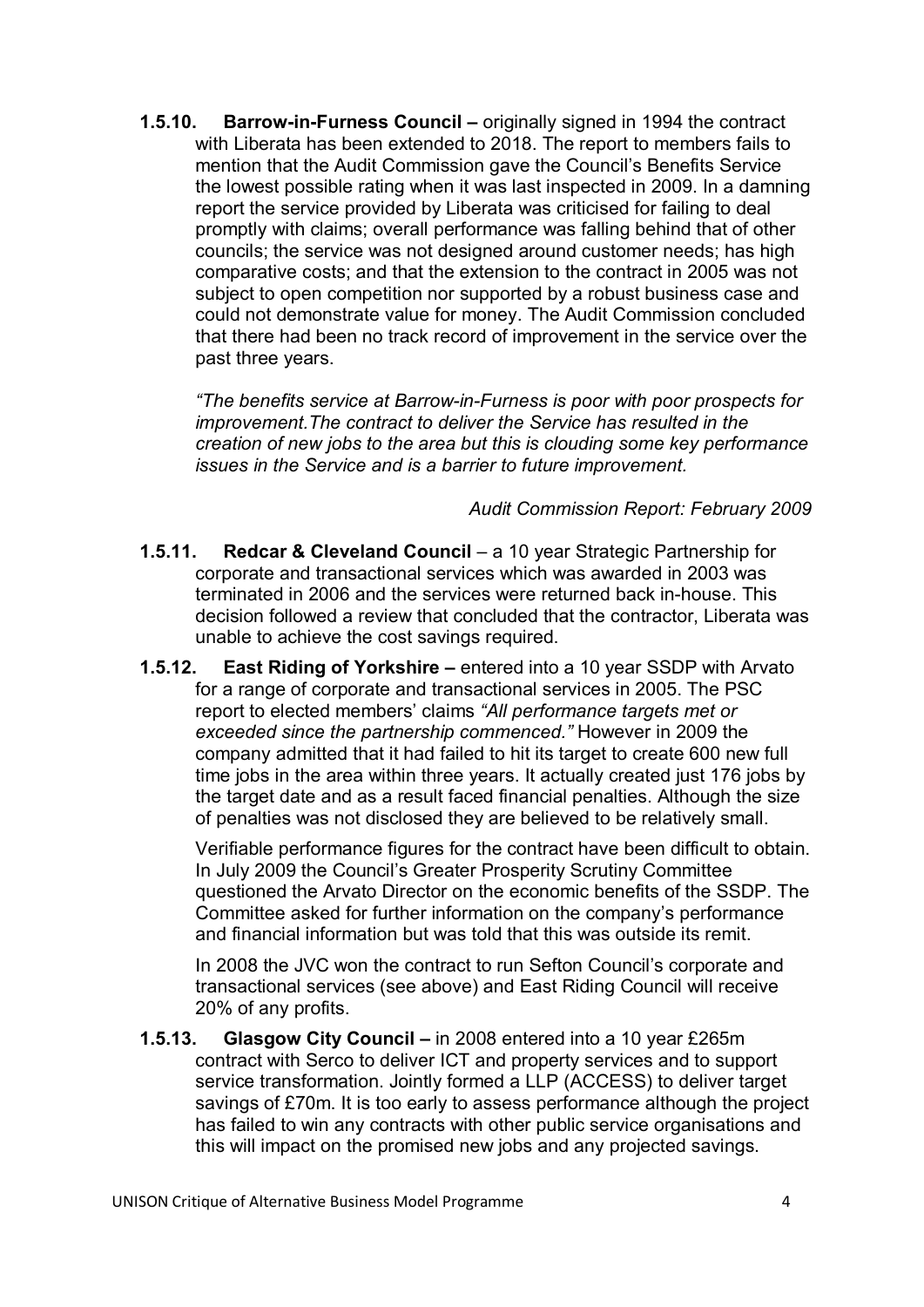Target proceeds from the sale of property have also been hit as a result of a decline in property values.

### **2. Audit Commission Report – For Better or Worse**

*"It is more difficult to achieve benefits, or to know whether benefits are achieved, in multi-functional SSPs that encompass a range of services that are more difficult to specify. And many of the additional partnership benefits that are expected to materialise from SSPs have also been more difficult to realise, or to measure"* 

For Better or Worse: Value for Money in strategic service delivery partnerships

Audit Commission 2008

- **2.1.** The Report to the PSC on the 29 September 2009 refers to the Audit Commission (AC) Report – 'For Better or Worse' – published in 2008. This reports research by the AC into the impact of SSDPs and the effectiveness of this route in producing efficiency gains for local authorities. The Audit Commission examined 14 SSDPs with individual contracts ranging in value from £50m to £425m. The report to members lists the following more positive claims in the report:
	- The fourteen local authorities in their study expected cost savings of between 1% and 15% from their strategic partnerships;
	- The local authorities collectively had received £100m from their service providers in infrastructure investment;
	- The majority of these authorities believed that they were getting value for money from their strategic partnerships; and
	- The authorities were positive about their experience of strategic partnerships, with most performance targets having been met or surpassed.
- **2.2.** However members were not told that the Audit Commission also found:
	- Examples of inadequate investment in client-side contract management, inappropriate risk allocation and poor performance management.
	- That some councils relied unduly on the language or spirit of partnership, believing erroneously that contractors would pursue shared goals without incentives to do so.
	- That few councils had mastered the additional complexities of SSPs in a way that has unlocked additional benefits.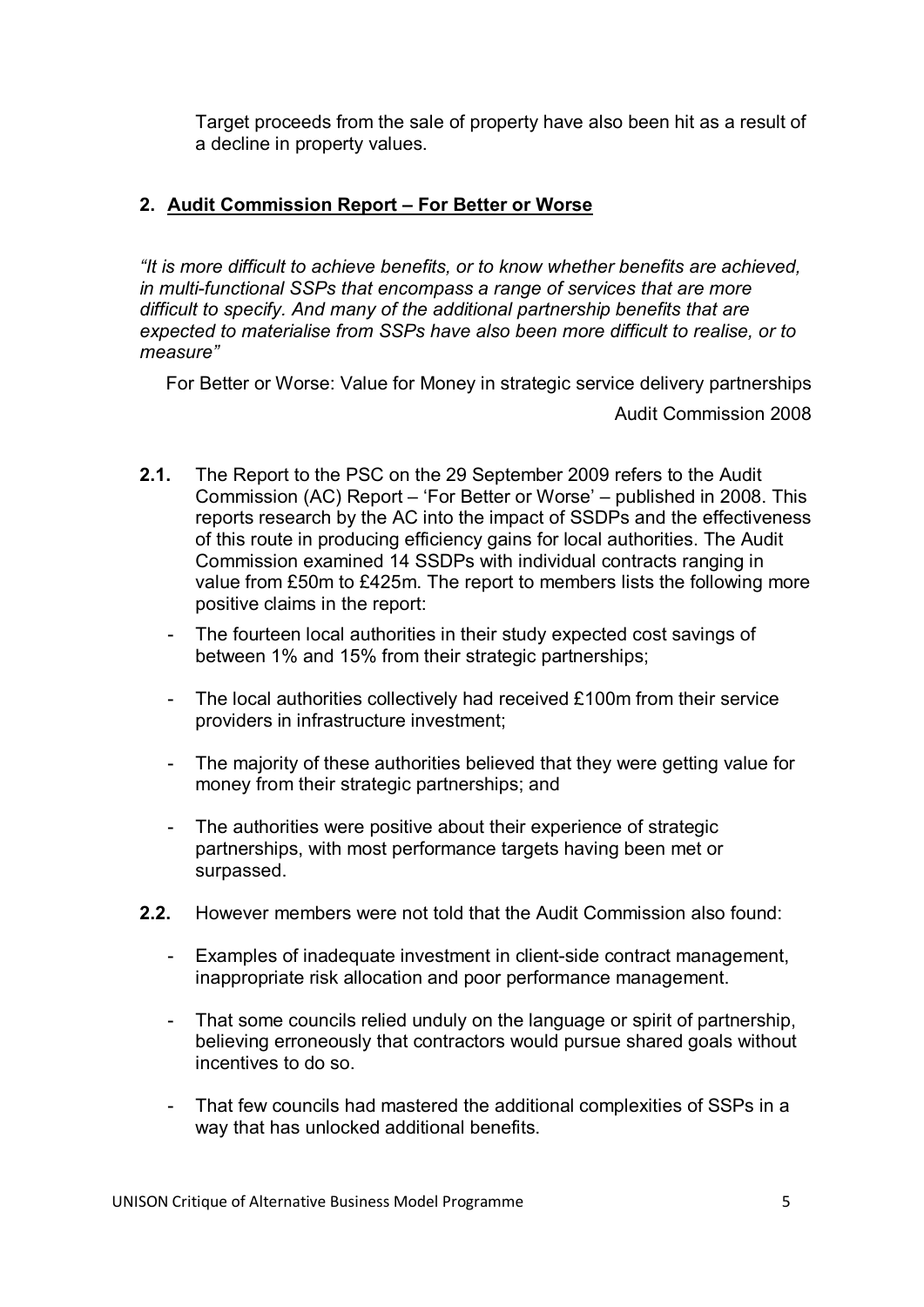- **2.3.** Or the report's reference to serious drawbacks when SSPs do not succeed and that, according to the Audit Commissions research:
	- Private sector experience suggests that 60 to 70 per cent of strategic partnership arrangements between companies fail, and few meet expectations
	- . - Three of the earliest councils to adopt SSPs have terminated their agreements before their term, incurring additional costs.
	- Even in continuing SSPs, purported benefits from economies of scale and transferred learning between sites have been slow to emerge.
	- Some SSPs have proved inflexible, hindering councils' ability to respond to changing external circumstances.
- **2.4.** The Audit Commission report said that the bundling of services can lead to its own set of problems.
- **2.5.** It also warned of the problems that could occur when councils are driven to use SSDP to access to capital investment. Whilst the longer the contract, the more affordable the pay back arrangements this does not necessarily provide value for money or flexibility for the council involved if it is locked into an SSP without a suitable 'break clause' to enable freedom from the contractual arrangements, without financial or other penalties being incurred.
- **2.6.** The AC report points to other options that can be employed to transform service delivery including reforming in-house provision and collaborative arrangements between public bodies. It concludes that councils should only choose an SSP as a service delivery model if they can clearly demonstrate that it is more cost effective than other options and that they are well equipped to manage the large scale, long term contractual components of SSPs, and the additional complexities.

#### **3. Local Authorities Experience**

- **3.1.** The following additional research findings were also reported to members in September 2009:
- **3.1.1.** It was reported that desk based research by the City Council was followed up with a series of face to face visits to councils that have adopted ABMs and that the key findings of this research were:
	- Alternative service delivery vehicles working alongside the Council *"generally provides clearer lines of accountability and allows for a stronger focus for the customer"*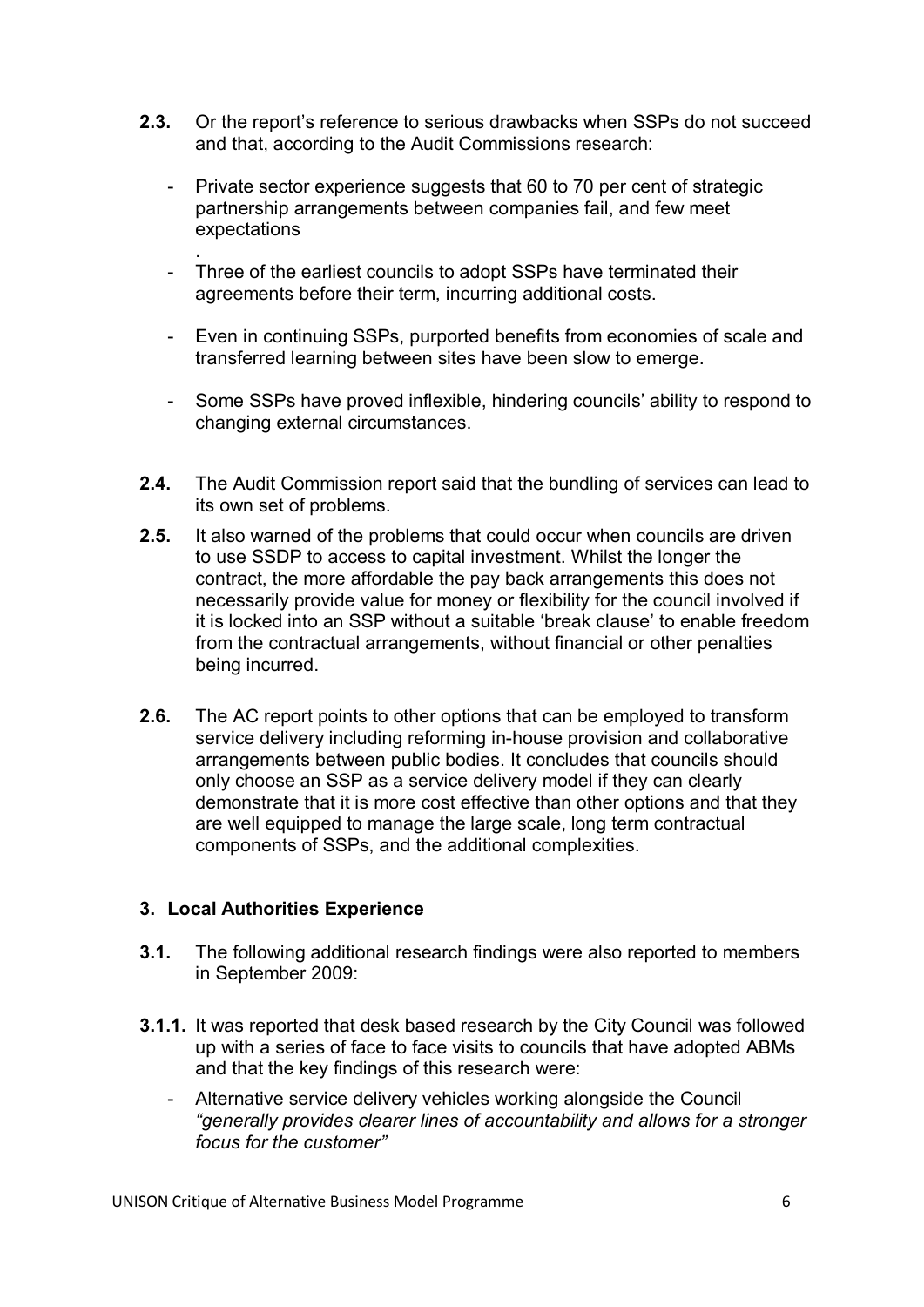- ABMs were often the catalyst for *"significant positive culture change within services, including enhanced customer branding, rapid performance improvement, and increased employee engagement"*; and
- Many staff who had transferred *".... reported that they were significantly happier as they now had the resources required to do their jobs well."*
- **3.2.** The councils and the contractors were not identified and no supportive information or evidence for these claims was provided.

### **4. Competitive Dialogue**

- **4.1.** Competitive Dialogue (CD) is a relatively new procedure (2006) that is used for most complex procurements. It is an expensive process for both bidders and contracting authorities.
- **4.2.** The OGC advise that before embarking on CD contracting authorities should have "*a fully developed and robust business case, ......... clearly defined objectives, a high degree of confidence about affordability, and have identified fully any other constraints or risks."*
- **4.3.** It is important that contracting authorities are clear about their objectives as this will contribute to minimising the parties bid costs.
- **4.4.** Unfortunately the City Council has not produced an Outline Business Case or carried out a full options appraisal.
- **4.5.** The contracting authority is required as part of the process to produce a descriptive document for potential bidders. This will provide additional information to that contained in the OJEU notice.
- **4.6.** A Descriptive Document for the proposed SSDP for Corporate and Transactional Services is being prepared and UNISON has been provided with a copy of a DRAFT (v7). This makes it clear that the intention is to establish a SSDP or Joint Venture to take responsibility, from day one, for:
	- Revenues and Benefits;
	- HR/Payroll;
	- Procure to Pay
	- Contact Centre
- **4.7.** The Document identifies that 690 staff are employed in these functions. In addition during the dialogue phase, the Council says it will wish to develop a specific plan and review process for the establishment of business cases to add other services. It anticipates that five organisations will be invited to participate in dialogue, gradually reducing to three or two. The Council aims through this new partnership to reduce operating costs by 20%-30%.
- **4.8.** Descriptive documents for the other two services are being prepared. The Council say during the CD phase they will continue to work on their existing internal improvement plans (in all areas of the Council).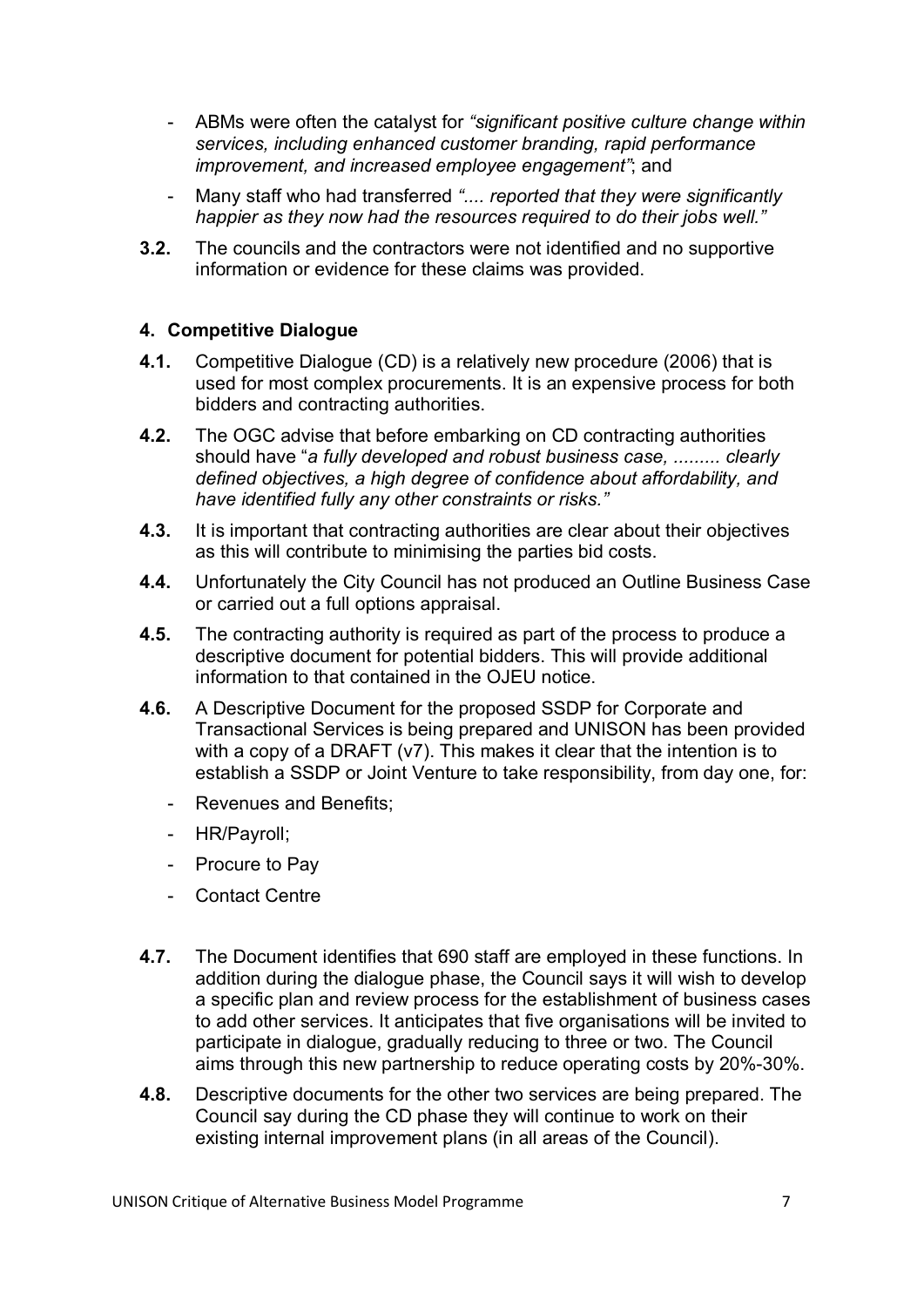- **4.9.** The Council has no plans at this stage to consider and resource an inhouse bid for CTS. There have been claims by some senior Council officers that the authority is proposing to use the CD procedure to appraise the options and to examine what the market has to offer, with the intention of developing parallel service improvement plans in order to keep services in-house. This would be very surprising and would almost certainly be an 'abuse of process' unless bidders had been very clearly warned in advance that this was the intention, and potentially the Council's preferred option.
- **4.10.** A fully developed and robust OBC, including an options appraisal would have helped to clarify this.
- **4.11.** To preserve the option of an in-house service improve plan the following text should appear in the OJEU advert

**Objective criteria for choosing the limited number of candidates:** Previous experience, resources, financial capacity and evidence of ability to comply with equality, environment and workforce requirements. Continued participation in the dialogue will be subject to successful assessment by way of a Gateway Review. The Gateway Review shall include independent external assessment of the applicant's proposals in addition to an assessment on in-house Service Improvement Plans. The contracting authority reserves the right to terminate the dialogue at any stage if the applicants or tendering organisation are unable to deliver a step change from in-house provision in terms of both improved quality and price.

**IV.2.1) Award criteria (please tick the relevant box(es))** B) The most economically advantageous tender in terms of: B2) the criteria as stated in the specifications, in the invitation to tender or to negotiate or in the descriptive document. Those specifications will include compliance with the equality, environment and workforce criteria. The contracting authority reserves the right to terminate the dialogue at any stage if the applicants or tendering organisation are unable to deliver a step change from in-house provision in terms of both improved quality and price.

#### **5. Care and Support Service**

- **5.1.** A special meeting of the Finances and Resources Committee was held on the 4 February 2010 to consider a review of Care and Support Services procurement and in particular a recent assignment carried out by Deloitte for the Council. This dealt with the failure of some of those managing the procurement process to fully adhere to the intended processes. As a result the Chief Executive announced that he would be carrying out a full 'lessons learned' exercise" to ensure that the council is well placed to undertake future procurement projects *"since this approach will continue to play a major role in securing the financial efficiencies required in the coming months and years."*. His report will be presented in the summer.
- **5.2.** This is a sensible and prudent decision and UNISON will wish to contribute to the Review. In view of the Reviews scope it would clearly be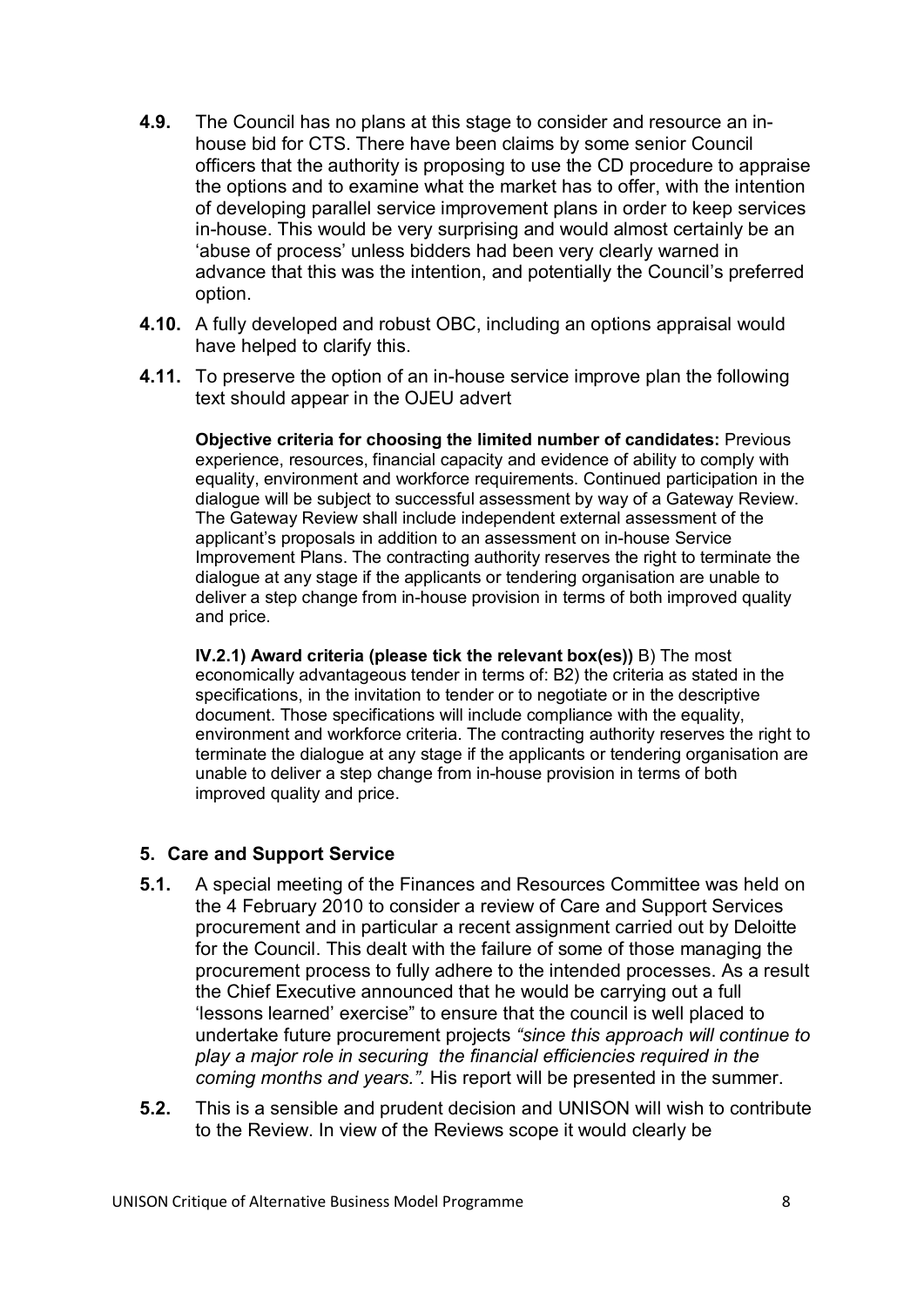inappropriate to initiate the CD procedure for the three services proposed, particularly given their complexity and potential impact.

**5.3.** It should also be noted that in December 2009 a new Remedies Directive came into force and this has been implemented in Scotland. This comes at a time of an ever increasing workload for the Courts in resolving procurement disputes. The Directive makes a number of changes to the procurement regime and the consequences in the future of a serious procurement breach could be catastrophic for the Council

# **6. The Draft OJEU Advert**

- **6.1** UNISON has received a draft OJEU advert for consideration. Other than a reference to TUPE the draft makes no reference to a variety of conditions that will apply to the contract. These include:
	- the Local Government Scotland Act 2003 and associated guidance
	- the specific guidance under section 52 of the Local Government Scotland Act 2003
	- the Human Rights Act
	- the Public Sector Equality Duties
	- the Climate Change Act
- **6.2** While these provisions have limited direct impact on the commercial business of private companies, they have direct application where a private company performs a public service activity under contract.
- **6.3** Given that these conditions will have a direct impact on contract performance they must be embedded in the contract conditions, the dialogue process, the Gateway Review and the Award Criteria.
- **6.4** The omission of these conditions raises concern about the level of detailed preparation in the ABM programme.

# **7.0 Equalities Issues**

- **7.1** The letter of 19<sup>th</sup> February states that the council regards equality as an important issue, that contract documentation will make proper provision for equalities that the council intends to apply its equality policies and to apply equality impact assessments to all parts of the ABM programme. These statements give cause for concern.
- **7.2** The 19<sup>th</sup> February letter was a response to a request for copies of any documents setting out consideration of equality matters under the ABM programme. The response tends to indicate that nothing has been done.
- **7.3** The 19<sup>th</sup> February letter states that all aspects of the ABM programme will be subject to equality impact assessments. That simply cannot be the case because the ABM programme is well advanced and OJEU adverts are about to be placed at a time when equality issues have received no active consideration.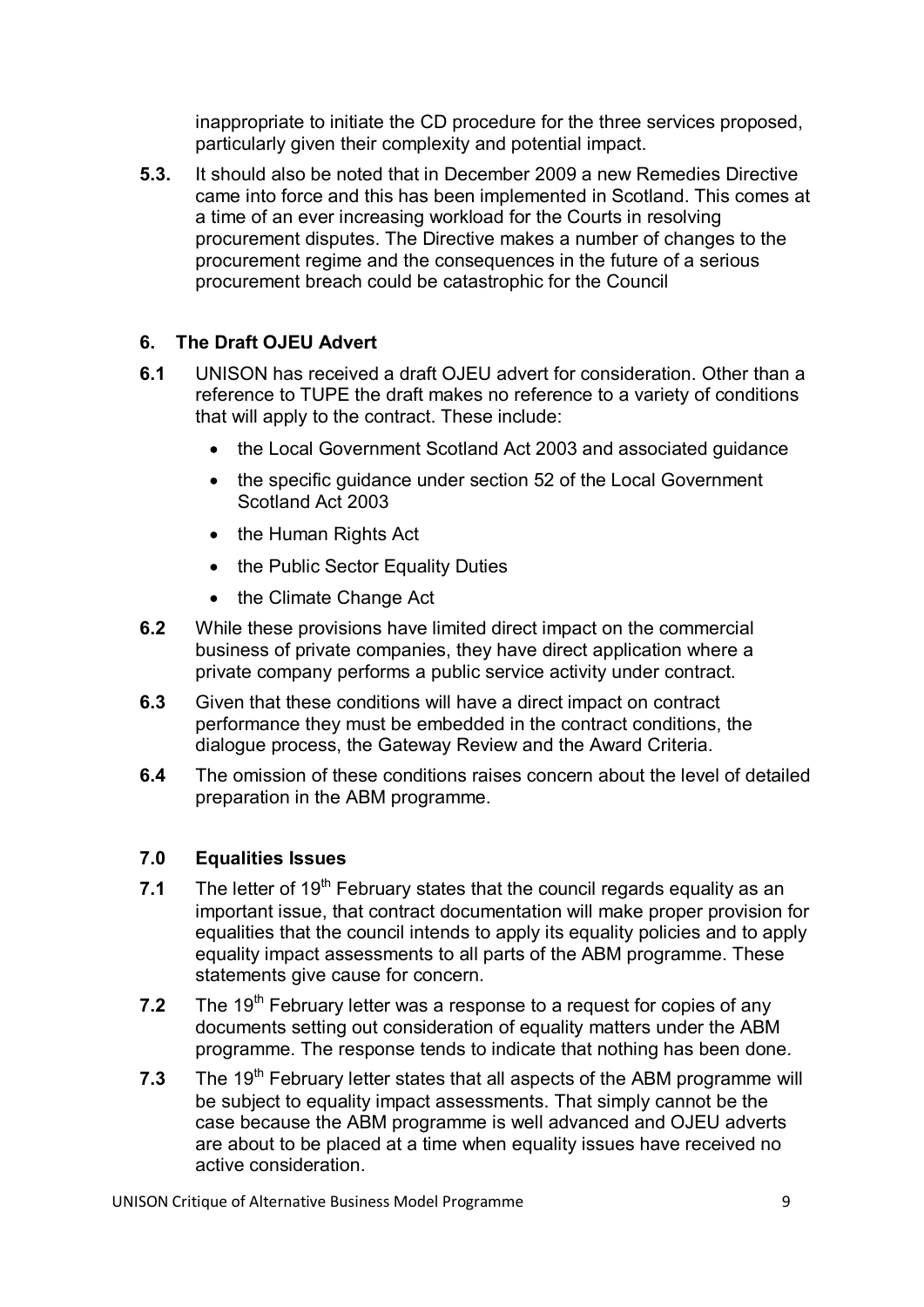- **7.4** The focus on equality impact assessments suggests a poorly developed understanding of how the public sector equality duties apply in a procurement situation. While impact assessments are important, the question is not solely whether the procurement exercise has a justifiable adverse impact on equalities. The more fundamental question is how does the council continue to promote equalities and the elimination of discrimination when a function or functions are delivered on its behalf by a private contractor.
- **7.5** Where a contractor is carrying out a public function on behalf of a public authority, the legal liability for the equality duties in relation to that function rests with both the contracting authority and the contractor. This means that public authorities will need to build relevant equality considerations into the procurement process, to ensure that all the public authority's functions meet the requirements of the statutory duty, regardless of who is carrying them out.
- **7.6** Compliance with equality considerations will therefore form part of the consideration of service reviews, service improvement plans, the outline business case, options appraisal, the prospectus, the OJEU advert, the definition of selection criteria, the Gateway Review, the award criteria, the final contract, and mechanisms for monitoring and review.

### **8.0 The Climate Change (Scotland) Act 2009**

- **8.1** The Climate Change Scotland Act sets various targets for a reduction in emissions and it empowers Scottish Ministers to set further targets and adopt a variety of measures pursuant to the reduction in emissions.
- **8.2** The Act places three binding obligations on the Council. In exercising its functions, the council **MUST** act –

(a) in the way best calculated to contribute to the delivery of the climate change targets:

(b) in the way best calculated to help deliver any programme laid before the Scottish Parliament;

(c) in a way that it considers is most sustainable.

- **8.3** There are clear implications for the ABM programme. In designing and developing the programme the ABM team must build in specifications, controls and penalties which enable the council to manage private contractors in a manner that is compliant with the Climate Change Act 2009.
- **8.4** The Climate Change obligations must be therefore embedded in the OJEU advert, prospectus and all related contractual documents. The capacity to meet Climate Change targets and to monitor and evaluate performance must form part of the objective selection criteria, Gateway Review and Award Criteria.
- **8.5** The omission of these requirements casts doubt on the rigour of the ABM process to date.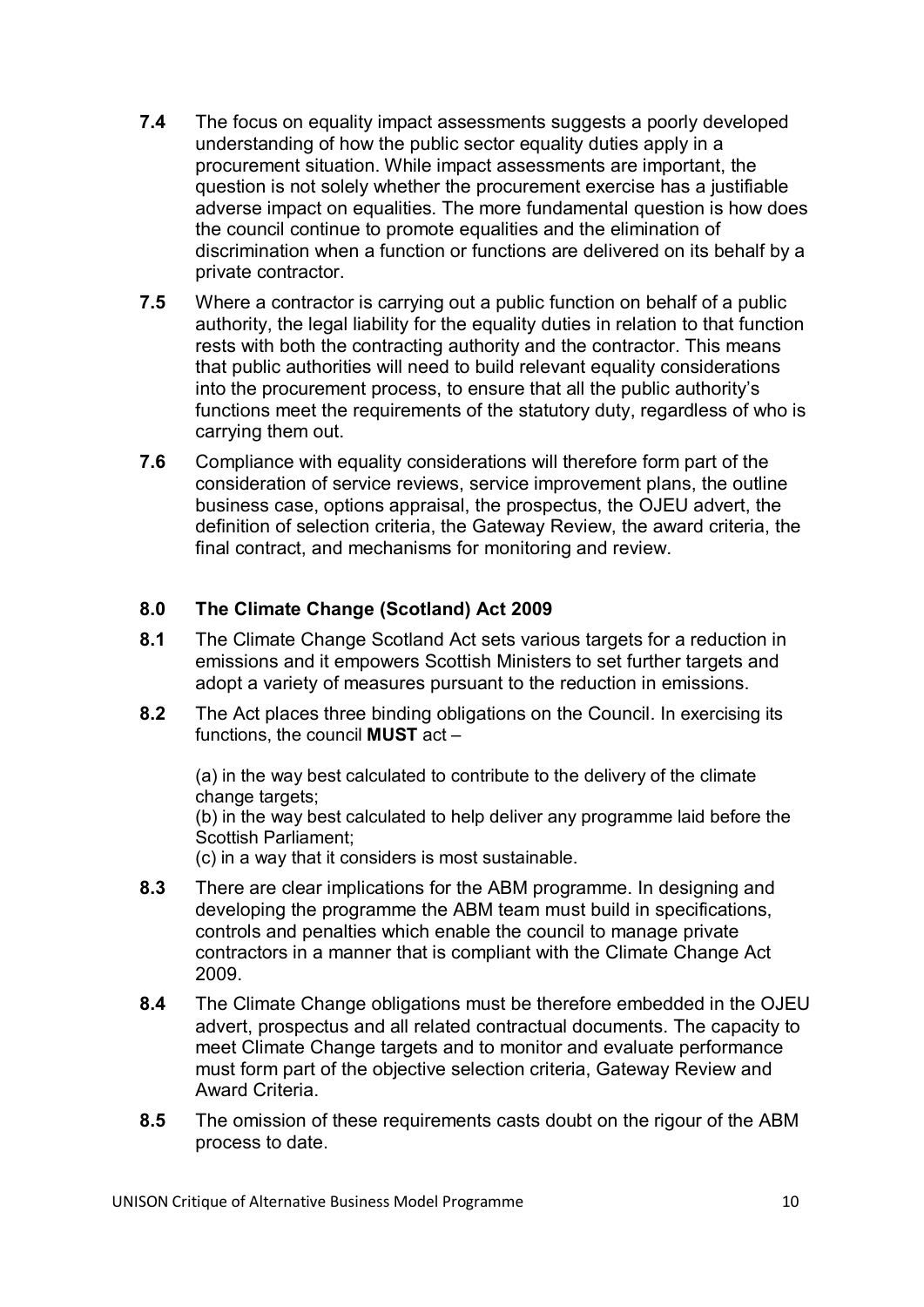# **9.0 TUPE, Section 52 Guidance, Pensions & Related Matters**

- **9.1** Although the draft OJEU makes reference to the application of TUPE this does not convey to private contractors an accurate sense of the workforce obligations associated with the ABM programme.
- **9.2** Whether TUPE applies will depend on the existence of a relevant transfer. However there is the possible option of staff secondment as an alternative or supplementary approach to workforce issues. This does not feature in the OJEU advert or the prospectus. This omission risks curtailing the options open to the contracting authority.
- **9.4** Whether TUPE applies or not the Section 52 quidance on managing workforce issues will apply and given the differences in approach from the approach in England and Wales it is essential that adherence to section 52 requirements is established as a binding obligation from the outset.

### **10.0 Local Government Scotland Act 2003**

- **10.1** The Scottish Best Value regime is unique and it has a firm statutory base in the 2003 Act.
- **10.2** In addition to the statutory definition of Best Value there is detailed Ministerial guidance on the delivery of Best Value.
- **10.3** In addition to the general public sector equality duties which derive from Westminster legislation there are equality duties embedded in the 2003 Act which go beyond the obligations set down in UK law.
- **10.4** These requirements will have a direct bearing on the performance of any procurement contract and must therefore feature in the OJEU, Prospectus, contract documentation, selection criteria, Gateway Review and Award Criteria.

### **11.0 Conclusion**

- **11.1** UNISON has serious concerns that the difficulties associated with privatisation around the UK have been overlooked or concealed. The council has developed a very selective presentation of the merits of privatisation. The projected savings from externalisation are based on projections from other authorities where actual returns have failed to meet inflated expectations. There is no hard evidence base underpinning the ABM project.
- **11.2** Considerable doubt remains about the appropriateness of running service Improvement plans in parallel with three complex Competitive Dialogue processes. We remain of the view that SIPs, options appraisals and a detailed business case are essential pre-requisites for a competitive dialogue process.
- **11.3** There are a number of key contract conditions specific to local authority service delivery which will only apply to private contractors when they are